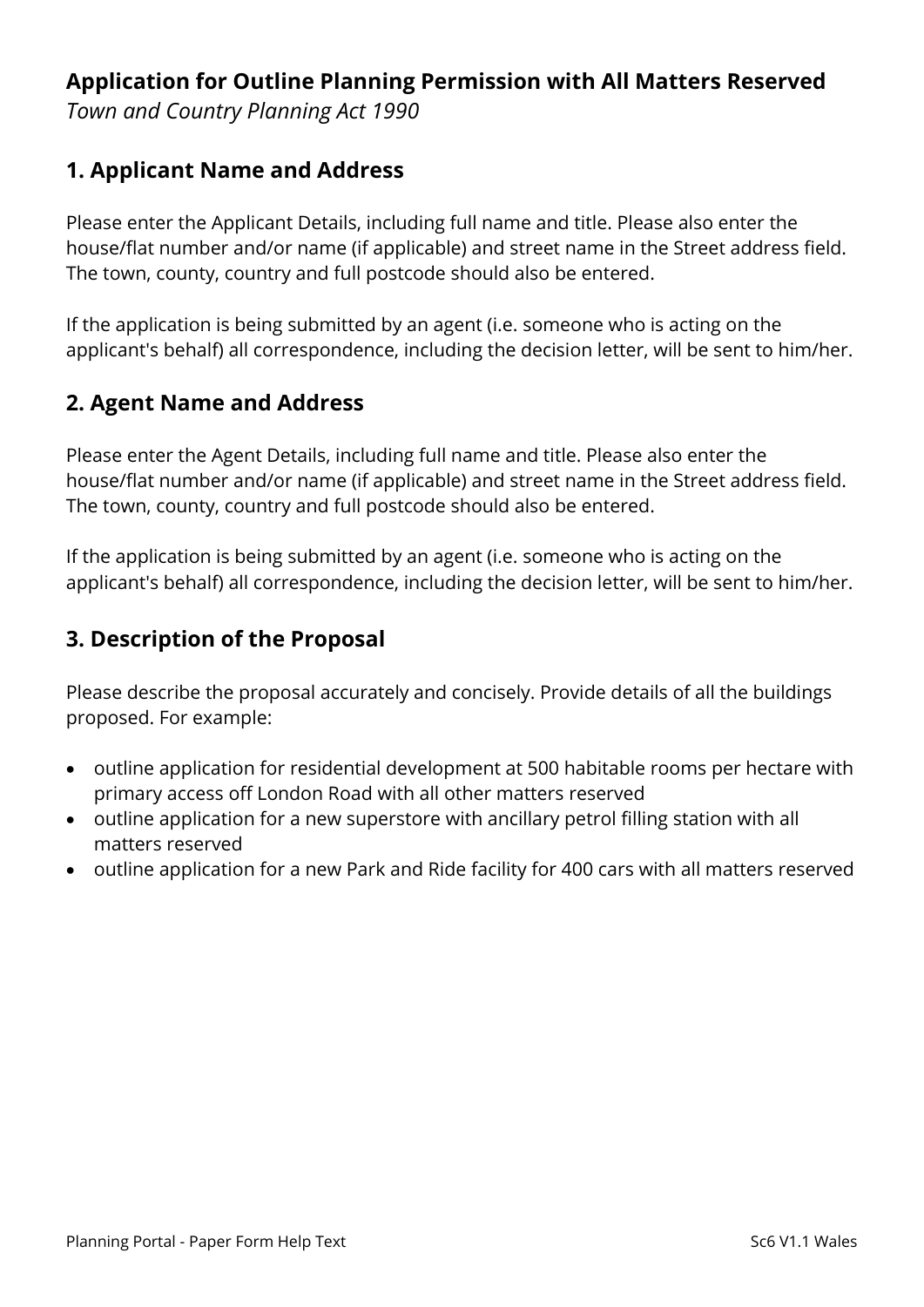# **4. Site Address Details**

Please enter the full postal address of the site. Enter the house/flat number and / or name (if appropriate) and street name in the Street address field. The town, county and full postcode should also be entered. If the application relates to open ground describe its location as clearly as possible (e.g. '*Land to rear of 12 to 18 High Street'* or provide a grid reference).

When you submit a location plan, it is recommended that this is at a scale of 1:1250 or 1:2500, showing at least two named roads and surrounding buildings. The properties shown should be numbered or named to ensure that the exact location of the application site is clear.

The application site must be edged clearly with a red line on the location plan. It should include all land necessary to carry out the proposed development (e.g. land required for access to the site from a public highway, visibility splays (access around a road junction or access, which should be free from obstruction), landscaping, car parking and open areas around buildings).

A blue line must be drawn on the plan around any other land owned by the applicant, close to or adjoining the application site.

All plans must be to a metric scale and any figured dimensions given in metres and a scale bar should be included. Each plan should show the direction of North.

#### **5. Pre-application Advice**

The local authority may be able to offer (possibly for a fee) pre-application discussions before a formal application is submitted in order to guide applicants through the process. This can minimise delays later in processing the application.

Pre-application discussions can also help you and the planning authority identify areas of concern about your proposed development so that you can give consideration to amending your proposal before the application is submitted. The advice and guidance given to you at the pre-application stage is given in good faith. However, it does not guarantee or supply a definitive undertaking as to whether your proposal is likely to be acceptable.

If you have received pre-application advice from the planning service please indicate the reference/date of any correspondence or discussion and the name of the officer. If you do not know these details then please state '*Unknown*'.

This will assist the Council in dealing with your application as quickly as possible.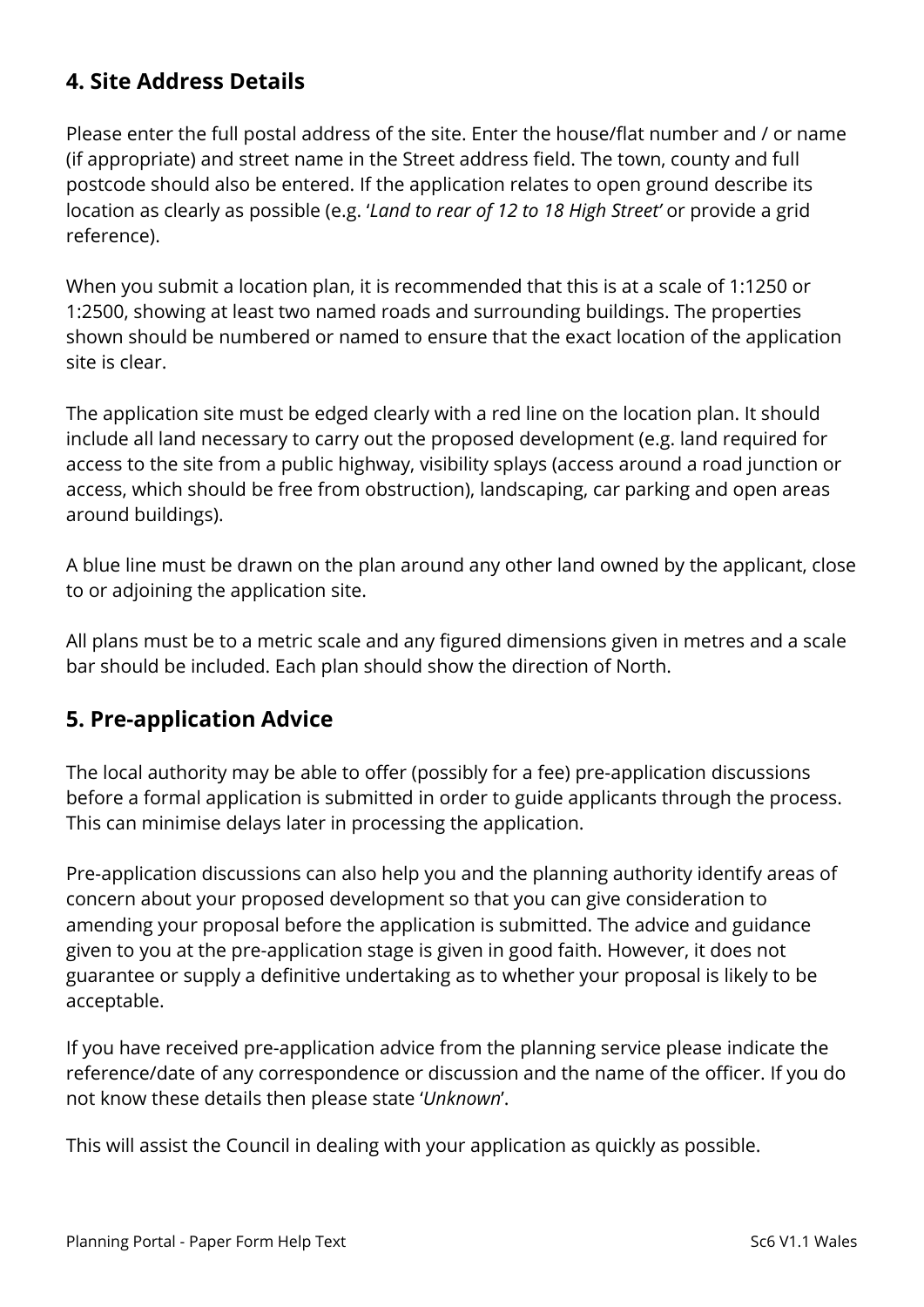# **6. Biodiversity and Geological Conservation**

Where a development proposal is likely to significantly affect features of biodiversity or geological conservation interest, it will be necessary to submit with the application sufficient information on what those effects are, in order for the local authority to determine it. The local planning authority may have produced a list of which features in their area will require such additional information. In some cases this additional information may be required based on a survey of affected species, habitats or geological features and an assessment of impacts. What is required will depend on the significance of the features and the scale and significance of the likely impacts, and what information the local authority already has. It will be advisable to discuss with the local planning authority what is required, and who may be competent to carry out any survey and assessment work required, prior to compiling the information and submitting the application.

It may be possible to obtain some of the necessary information via a search of ecological or geological data held by a local environmental records centre.

It is possible that survey information can be collected only at certain times of the year and the applicant will need to take this into account in preparing an application and considering the timing for the development. Depending on the survey information which the local planning authority requires, the following factors may need to be considered:

- the numbers and range of habitats, species of flora and fauna and/or geological features found on and where appropriate, around the site;
- the potential development impacts likely to harm the biodiversity or geological conservation features identified by the survey (both direct and indirect effects both during construction and afterwards). Including how:
	- o alternatives designs or locations have been considered
	- o adverse effects will be avoided wherever possible
	- o unavoidable impacts will be mitigated or reduced
	- o impacts that cannot be avoided or mitigated will be compensated

Further information on the legislative and national planning policy context for biodiversity and geological conservation can be found in the following documents:

- [Planning Policy Wales](http://gov.wales/topics/planning/policy/ppw/?lang=en) Chapter 5 "Conserving and Improving Natural Heritage and the Coast"
- [Technical Advice Note 5: "Nature Conservation and Planning"](http://gov.wales/topics/planning/policy/tans/tan5/?lang=en)
- [Minerals Planning Policy Wales](http://gov.wales/topics/planning/policy/minerals/mineralsplanning/?lang=en)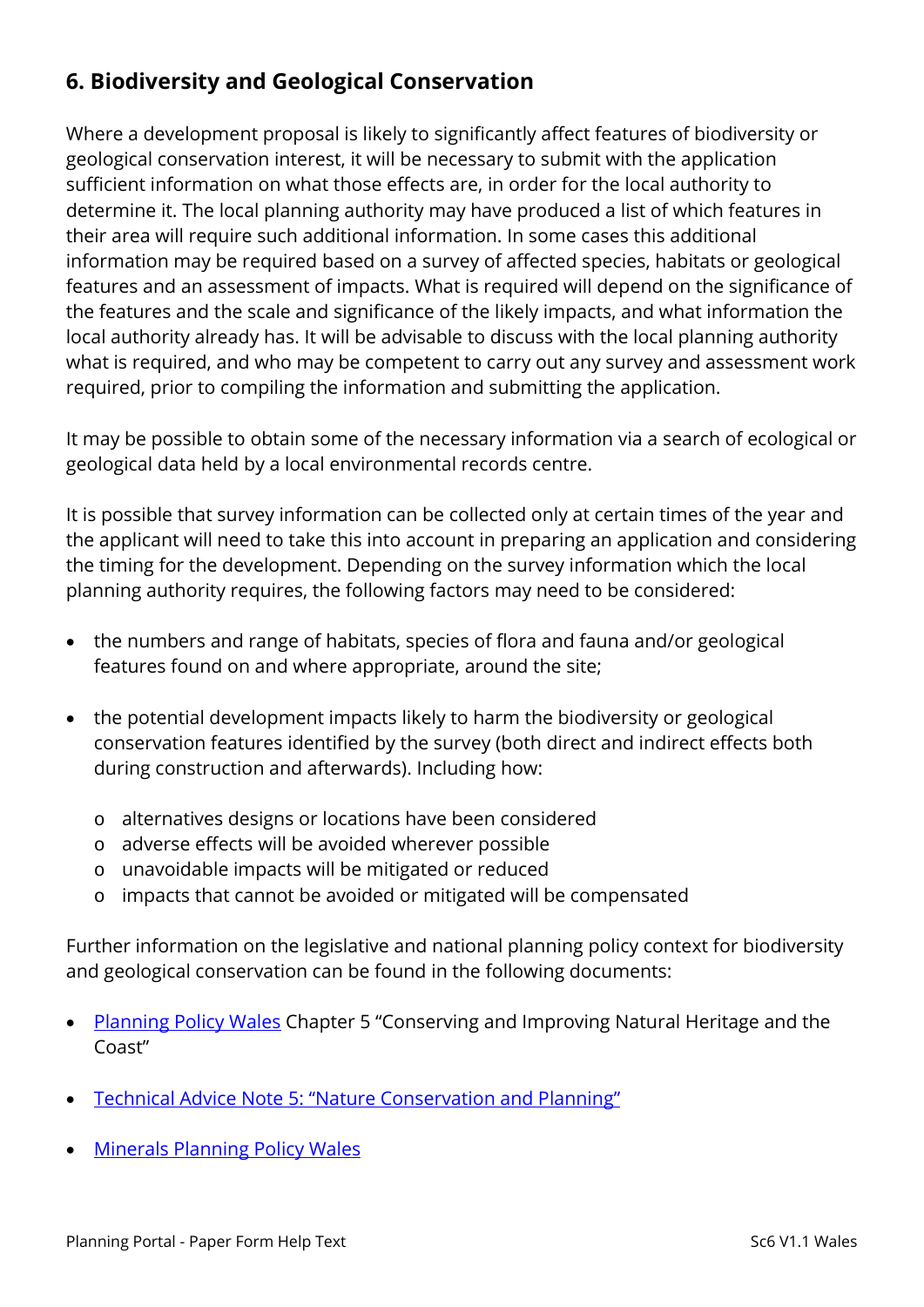# **7. Neighbour and Community Consultation**

The Council will consult your neighbours in most circumstances. It is often better to tell your neighbours prior to submitting the application rather than letting the Council's official letter of notification bring the application to their attention for the first time.

### **8. Authority Employee / Member**

You must declare whether the applicant or agent is a member of the council's staff, an elected member of the Council or related to a member of staff or elected member of the Council.

### **9. Assessment of Flood Risk**

Where a development proposal may be at risk of flooding, a Flood Consequences Assessment (FCA) may need to be provided as part of the planning application.

#### **Establishing the need for a Flood Consequences Assessment**

An FCA will be required:

- where the proposed development is located in zones C1 and/or C2 on the Development Advice Maps associated with [Technical Advice Note 15 \(TAN 15\): Development and](http://gov.wales/topics/planning/policy/tans/tan15/?lang=en)  [Flood Risk,](http://gov.wales/topics/planning/policy/tans/tan15/?lang=en) published by the Welsh Assembly Government.
- in all other zones where flood risk is a potential issue

Further information on the need for, and requirements of FCAs, together with the definition of flood zones, is provided in TAN 15. Advice and guidance on flood risk should also be sought from your local planning authority, and from the Environment Agency, before submitting an application.

Development Advice Maps which show the flood zones can be viewed at the relevant local authority offices.

*…continued on next page…*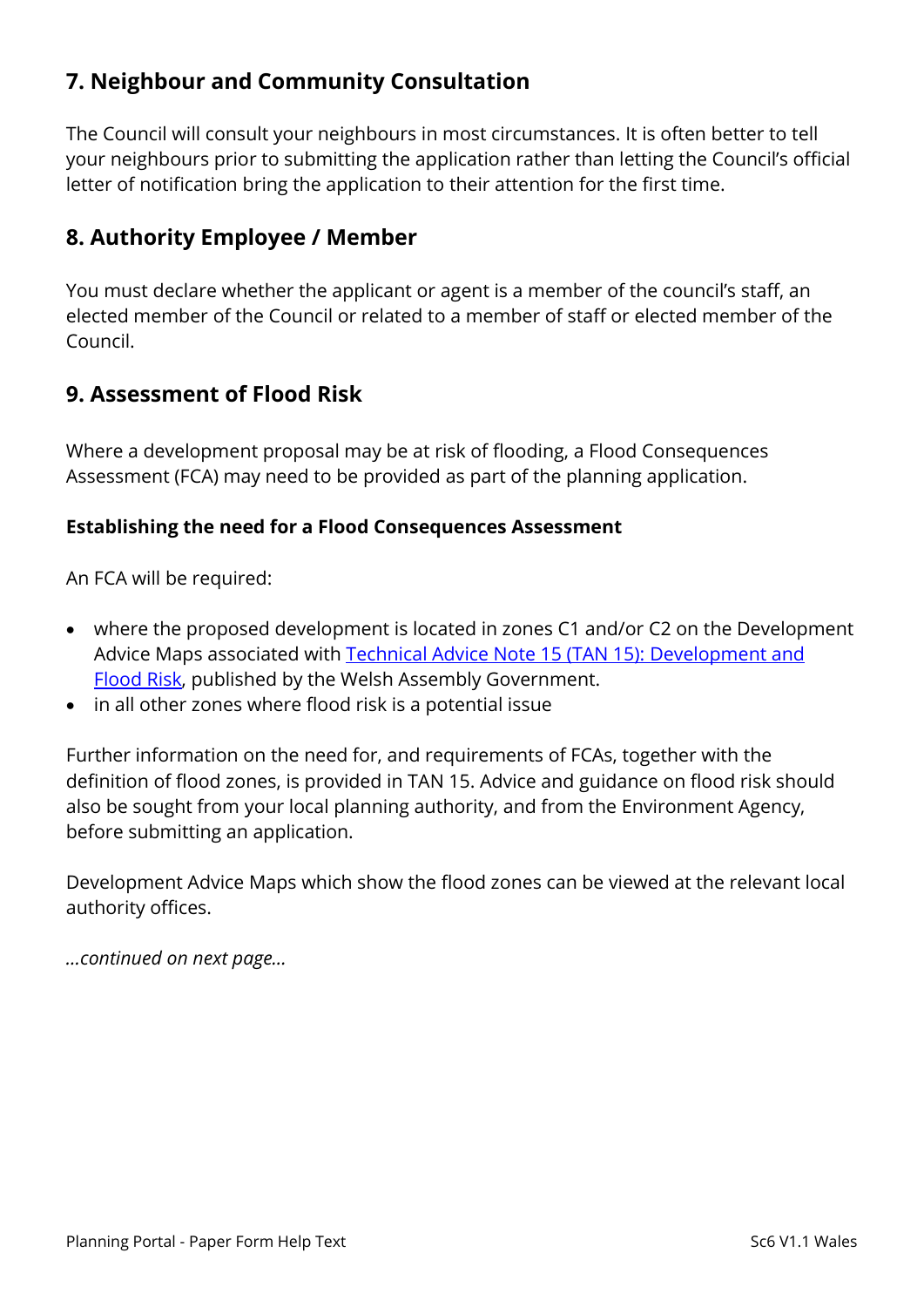#### **Objectives**

The objectives of an FCA are to establish:

- the consequences of flooding on the development
- the consequences (overall impacts) of the development on flood risk elsewhere within the catchment
- whether appropriate mitigation measures can be incorporated within the design of the development to ensure that development minimises risk to life, damage to property and disruption to people living and working on the site or elsewhere in the floodplain.

#### **Scope**

Once it is established whether an FCA is required, the first step is to consult the Environment Agency about the scope of, and the objectives for, the assessment. It is recommended that these issues also be discussed with the local planning authority and the appropriate drainage body.

The FCA should always be proportionate to the degree of flood risk and the scale, nature and location of the proposed development. The scoping of the FCA should be done as early as possible in developing the planning application, as avoiding or mitigating flood risk may require important design considerations which are generally easier and more cost-effective to incorporate when developing the proposal.

#### **Other sources of information**

Where a Strategic Flood Consequences Assessment (SFCA) has already been completed by the local planning authority, FCAs should only need to focus on site-specific issues. The development plan policies should make it clear what issues need to be covered in the FCA.

#### **Procedure and content**

Guidance on the content of FCAs is given in Technical Advice Note 15 (TAN 15): [Development and Flood Risk,](http://gov.wales/topics/planning/policy/tans/tan15/?lang=en) and should also be sought from the Environment Agency.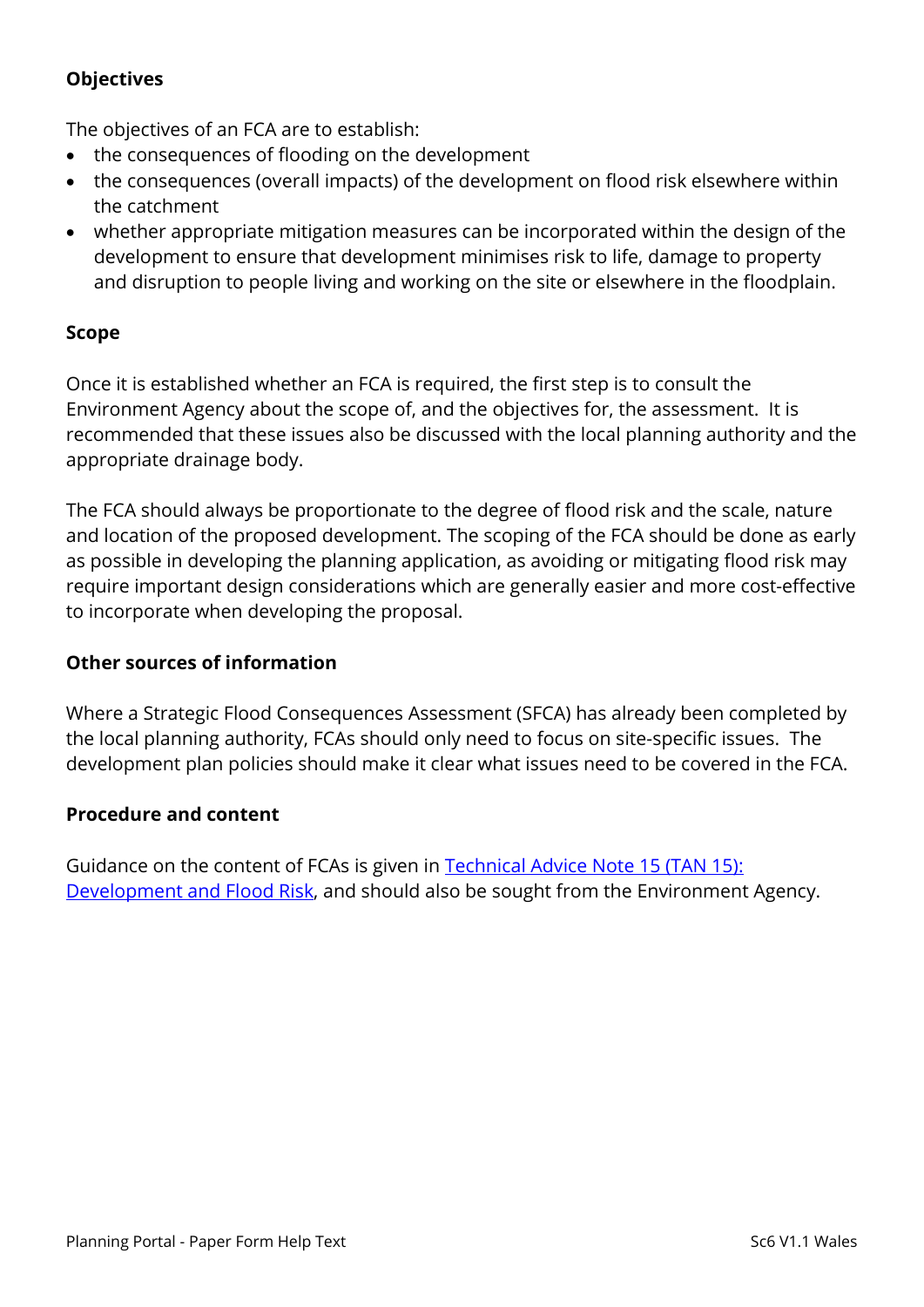# **10. Existing use**

When describing the current use of the site please also include any details of the part(s) of any listed building(s)/structure(s) being affected.

When answering whether the site is currently vacant, this means whether the site is currently not in active use.

#### **Contamination**

Land affected by contamination covers all cases where the actual or suspected presence of substances in, on or under the land may cause risks to people, property, human activities or the environment. Sensitive uses include housing with gardens, schools, nurseries or allotments, and consideration should be given to whether the use could be particularly vulnerable to the presence of any contamination. Further information is provided in the following documents;

- [Planning Policy Wales](http://gov.wales/topics/planning/policy/ppw/?lang=en) Chapter 13 "Minimising and Managing Environmental Risks and Pollution"
- [Technical Advice Note 21 "Waste"](http://gov.wales/topics/planning/policy/tans/tan21/?lang=en)

You should also consult your waste planning authority's website which should make clear what the statement should contain.

#### **11. Renewable and Low Carbon Energy**

If your proposal includes the installation of a stand-alone renewable or low-carbon energy development, please tick 'Yes' and enter details in the table provided.

#### **12. Site Area**

The area contained within the boundary of the site to which the application relates will normally be shown edged in red on the plan accompanying the application, while other land in the same ownership but not being developed is normally identified separately with a blue line. Site area should be provided in hectares.

For some application types the fee is based on the site area, in which case an accurate answer to this question is particularly important.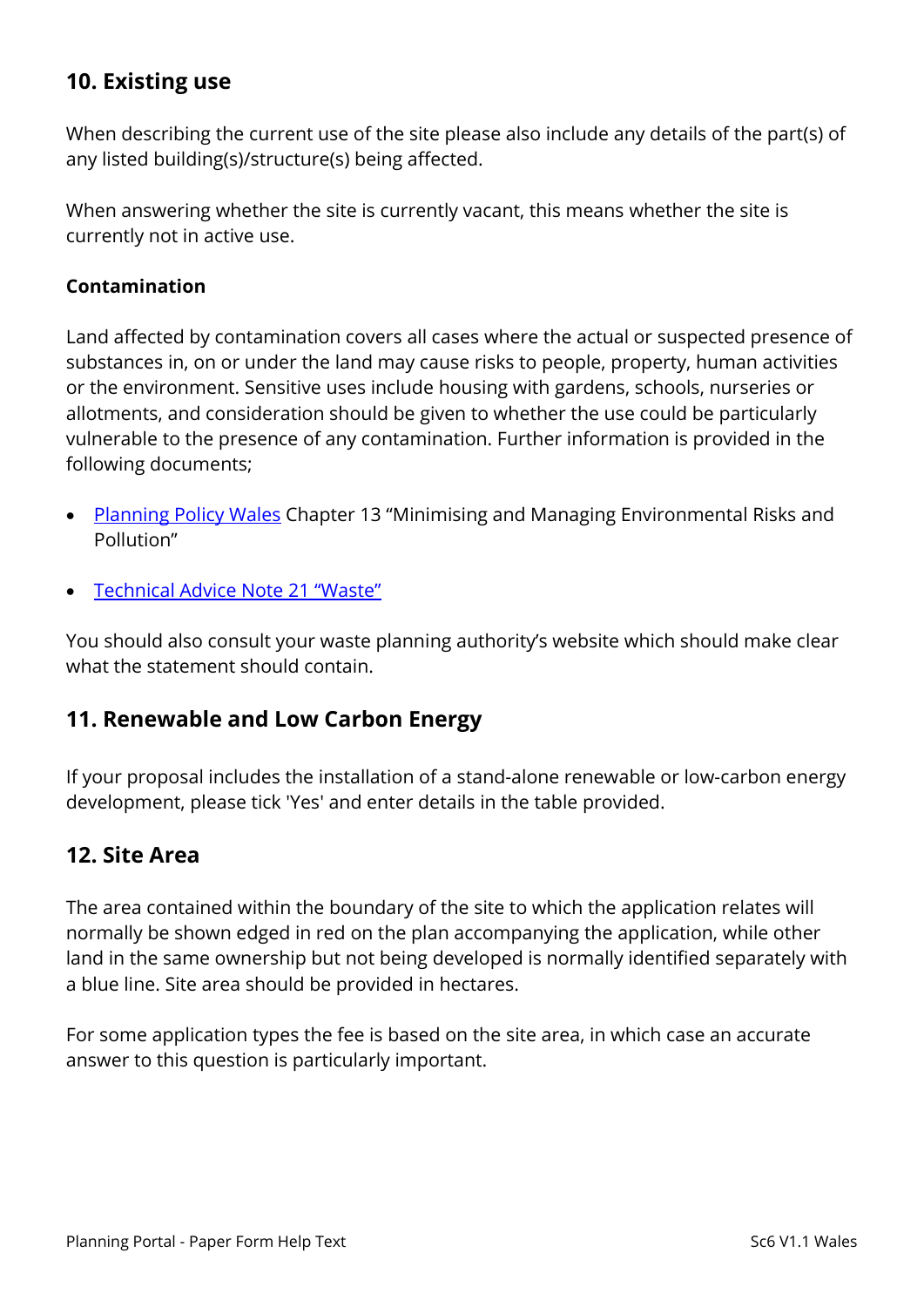# **13. Residential Units (including Conversion)**

Please enter the total number of existing and proposed dwellings, that exist at present and the number which would exist after your development, by category and dwelling type.

The categories are classified as:

- Market housing includes properties for sale where prices are set in the open market.
- Social rented includes rented housing owned by local authorities and registered social landlords for which guideline target rents are determined through the national rent regime, set out in the '*Guide to Social Rent Reforms*' published in March 2001. Also includes rented housing owned by other persons and provided under equivalent rental arrangements to the above, as agreed with the local authority or funded with grant from the Housing Corporation, as provided for in the *Housing Act 2004.*
- Intermediate includes housing at prices or rents above those of social rent but below market prices or rents. This can include shared equity products (e.g. HomeBuy) and intermediate rent (i.e. rents above social-rented level but below market rents). Intermediate housing differs from low cost market housing (which Government does not consider to be affordable housing).
- Key worker includes those groups eligible for the Housing Corporation funded Key Worker Living programme and others employed within the public sector (i.e. outside of this programme) identified by the Regional Housing Board for assistance.

The types of dwellings are classified as:

- a. Houses a house is a dwelling that is not a flat and includes single storey bungalows.
- b. Flats or maisonettes includes separate and self-contained premises constructed or adapted for use for residential purposes and forming part of a building from some other part of which it is usually divided horizontally. Maisonettes are flats containing more than one storey.
- c. Live-work units accommodation that is specifically designed to enable both residential and business use.
- d. Cluster flats/non-self contained units with no separate or self contained living and sleeping accommodation within a larger building of which it forms a part.
- e. Sheltered housing specifically designed housing in a group with services such as the support of a warden, communal facilities, alarm systems and laundry services. Also includes grouped housing schemes without the services of a warden and other communal facilities.
- f. Bedsits/studios refers to a bedroom/living room containing cooking facilities. In addition, it may also contain washing facilities or even a shower.
- g. Unknown Type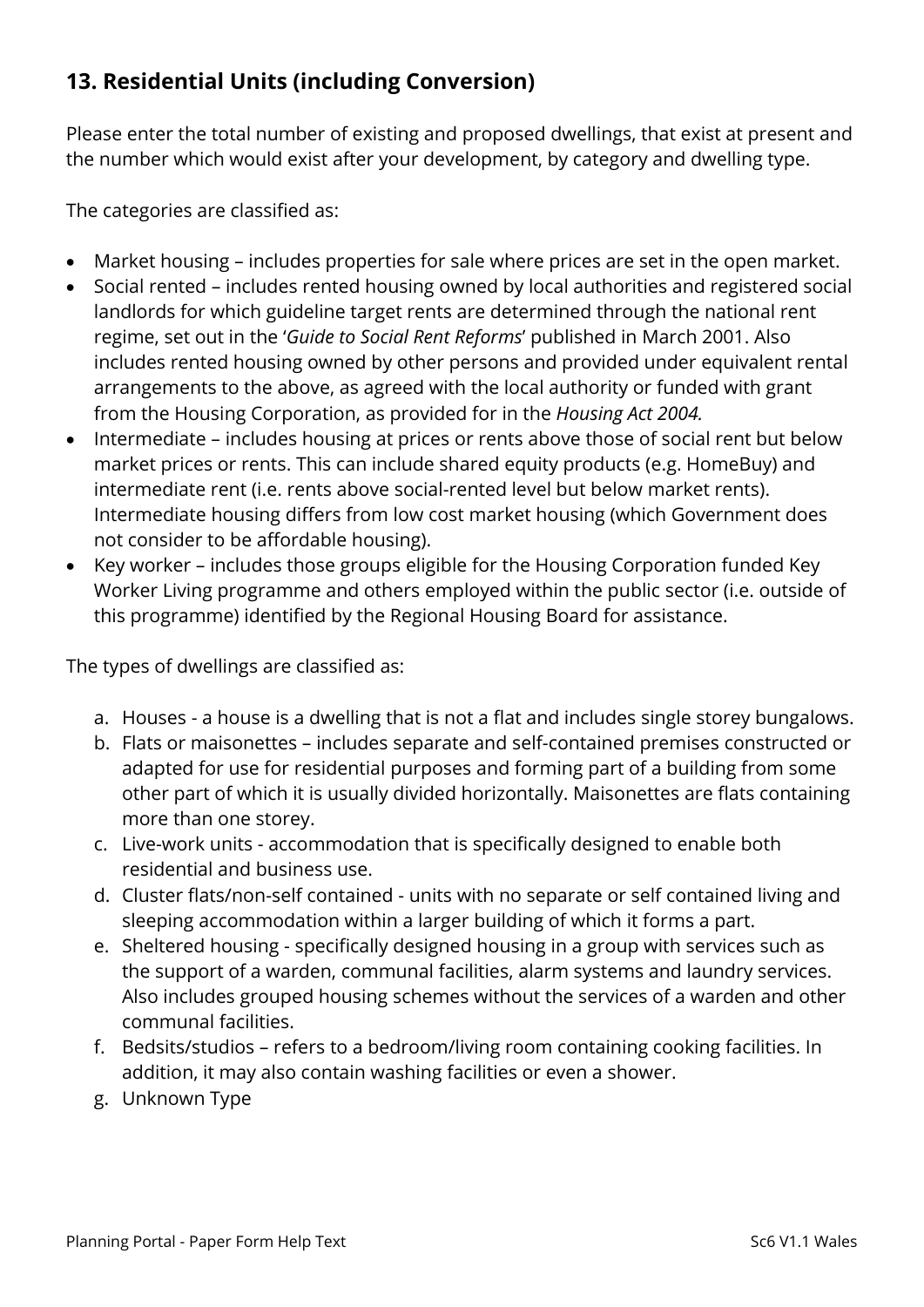# **14. Non-Residential Floorspace**

Gross internal floorspace is the internal area of the building, and should include circulation and service space such as lifts and floorspace devoted to corridors, toilets, storage, etc. It does not include any area external to the building(s).

Where more than one use class is proposed as part of any development, floorspace should be specified for each separate planning unit (by Use Class).

For proposed retail floorspace (Use Class A1) the amount of tradeable floor area of the total gross internal floorspace should also be provided. Tradeable floorspace is sales space which customers have access to (excluding areas such as storage).

For outline applications, please enter the maximum floorspace for each use for which you are applying.

All floorspace figures should be provided in square metres.

## **15. Employment**

Please give details of the total number of existing people (i.e. already employed on the site) and any additional staff to be employed (in both full-time and part-time employment) as a result of the proposal being implemented, and calculate the total full-time equivalent posts.

Full-time equivalent numbers can be defined as a statistic representing the number of fulltime employees that could have been engaged if the reported number of hours worked by part-time employees had been worked by full-time employees. This is usually calculated by dividing the 'part-time hours paid' by the standard number of hours for full-time employees and then adding the resulting quotient to the number of full-time employees.

Further information when applying for town centre and retail development is available in [Technical Advice Note 4 "Retailing and Town Centres".](http://gov.wales/topics/planning/policy/tans/tan4/?lang=en)

# **16. Hours of Opening**

Provide details of the proposed hours of opening for each non-residential use proposed on the site. (In sensitive areas, or where a use could cause nuisance to neighbours, it is likely that the Planning Authority would impose a condition restricting the hours of operation on your proposed development should approval be given.)

In the event that the hours of operation do not match the hours of opening please provide this information in a supporting statement attached to the application.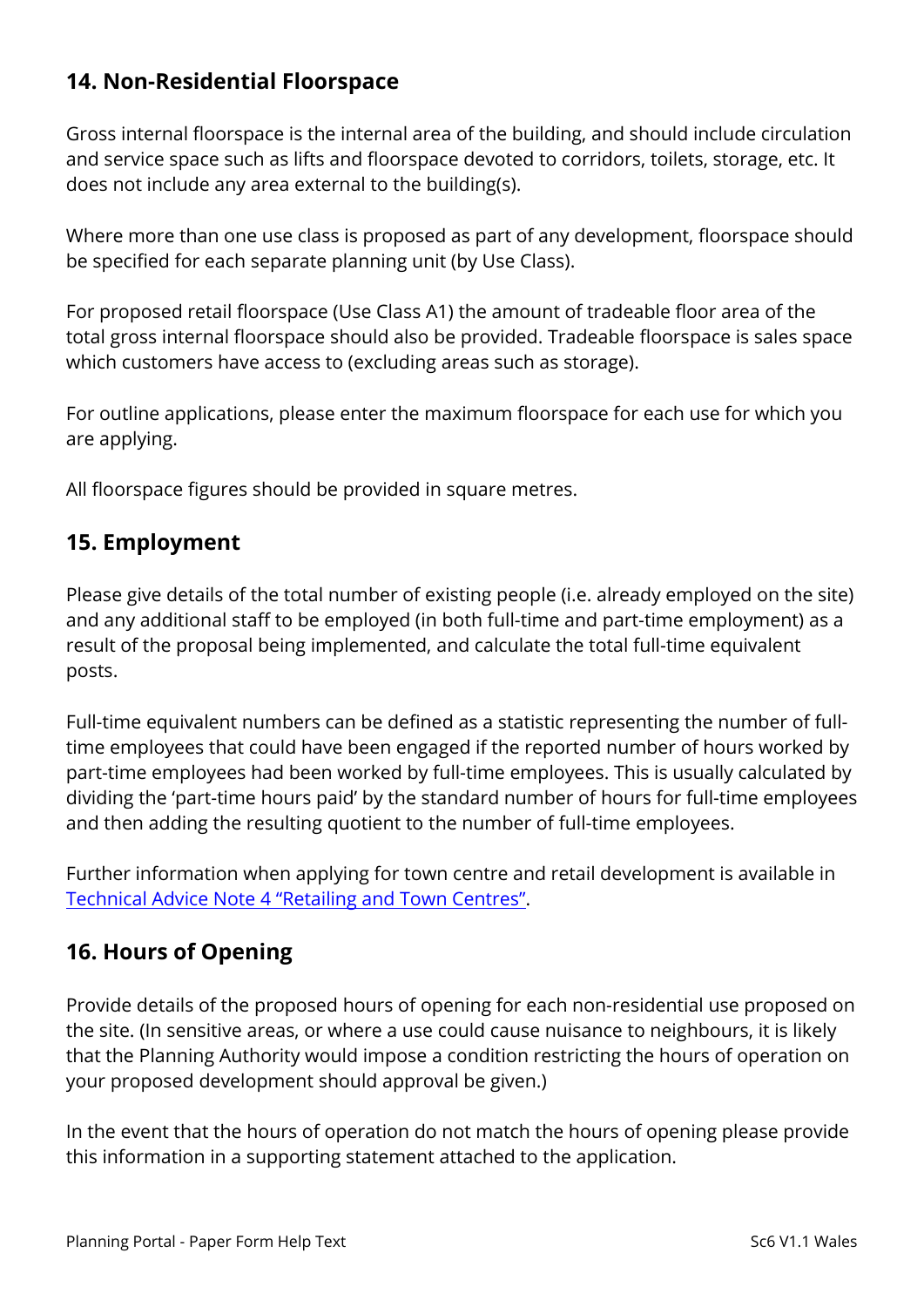# **17. Industrial or Commercial Processes and Machinery**

- **Landfill -** in all cases this should include void space to be created by mineral extraction.
- **Energy from waste incineration -** where the incineration of waste will generate electricity, heat or combined heat and power (CHP); where there will be no energy utilisation from incineration use 'Other incineration' box
- **Other incineration -** where there will be no energy utilisation from the incineration of waste
- **Transfer stations -** where the main activity will be the bulking up of waste for treatment or disposal elsewhere; may include some sorting, baling, compaction for recycling, but where this is the main activity use material recycling/recovery facilities (MRFs)
- **Material recovery / recycling facilities -** where the main activity will be the receipt and sorting of waste for recycling and recovery; may include centralised MRFs, community MRFs and as well as small scale recycling bring banks
- **Any combined mechanical, biological and/or thermal treatment (MBT) -** where a single application proposes a mix of technologies to treat a single waste stream on one site; where a single technology is proposed use the most specific waste facility type
- **Other treatment -** where a more specific waste treatment type does not describe the proposed activity; examples may include separation technologies, vitrification, autoclaving, etc.
- **Storage of waste -** where the proposal is for medium to long-term storage of waste; where waste will move to recycling, recovery or disposal in the short-term use Transfer Stations or MRFs
- **Other waste management -** including the recovery of waste to land under an exemption from waste permitting
- **Other developments -** to include incidental development proposals on existing sites such as leachate treatment plants and weighbridges, where these don't add waste management capacity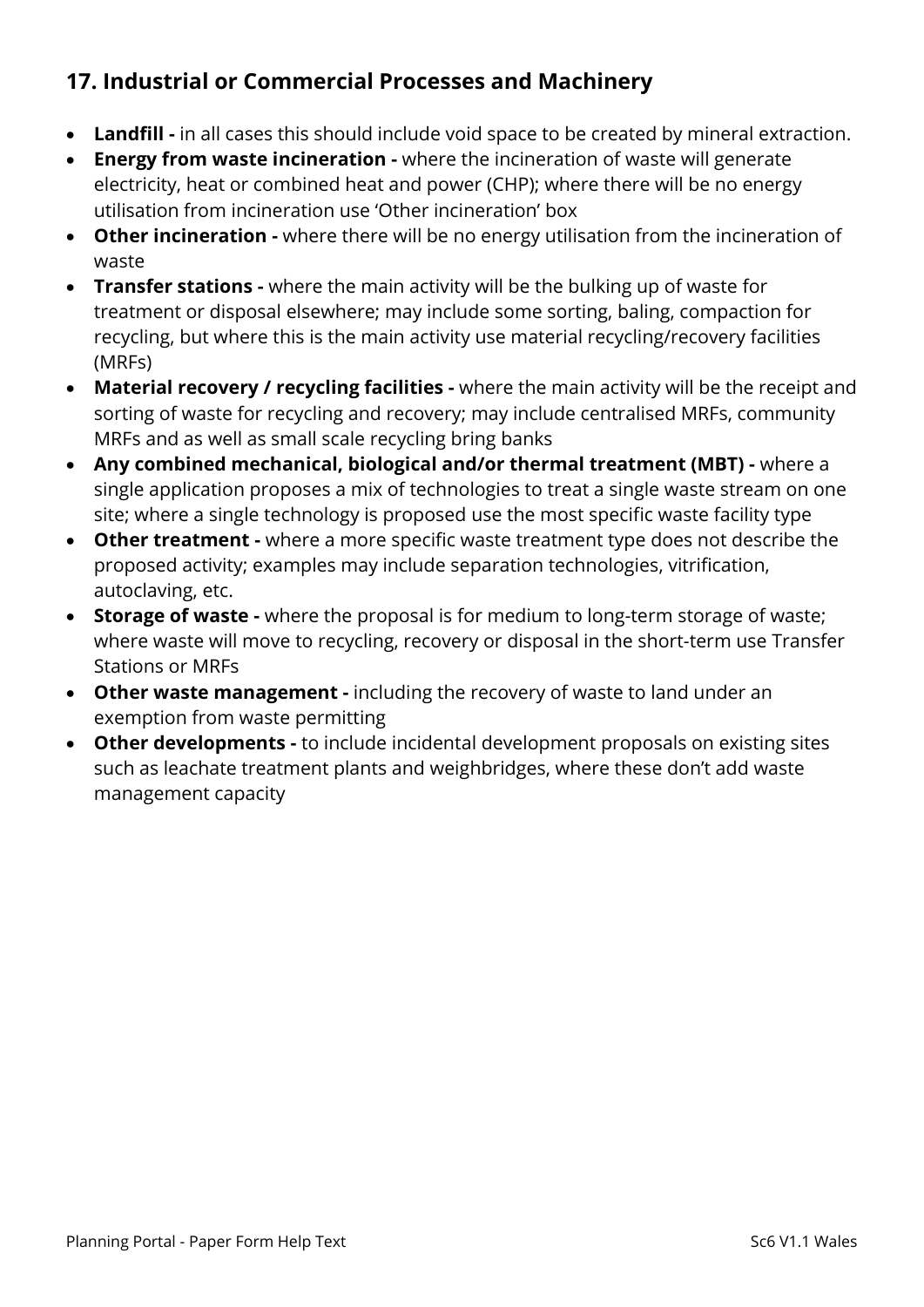# **18. Ownership Certificates**

An ownership certificate must be completed stating the current ownership of the land to which the application relates under the *Town and Country Planning (Development Management Procedure) (Wales) Order 2012*.

It is an offence, knowingly or recklessly, to complete a false or misleading certificate.

#### • **Certificate A - Sole Ownership**

Certificate A should only be completed if the applicant is the sole owner of the land to which the application relates (i.e. the applicant is the freeholder and there are no leaseholders with seven years or more remaining on their leases).

If the application involves a leasehold flat then certificate A does not apply as the applicant is not the sole owner. Therefore, in this circumstance, the applicant should complete certificate B,C or D (see details below).

#### • **Certificate B - Shared Ownership (All other owners known)**

Certificate B should be completed if the applicant is not the sole owner but knows the names and addresses of all the other owners (e.g. this certificate will need to be served if the proposals encroach onto adjoining land).

The Notice to Owners [\(Notice 1\)](https://ecab.planningportal.co.uk/uploads/1app/notices/notice1_wales.pdf) must also be completed and sent to all known owners.

A copy of the notice must also be sent with the application to the local authority.

#### • **Certificate C - Shared Ownership (Some other owners known)**

Certificate C should be completed if the applicant does not own all of the land to which the application relates and does not know the name and address of all of the owners.

The Notice to Owners [\(Notice 1\)](https://ecab.planningportal.co.uk/uploads/1app/notices/notice1_wales.pdf) must be completed and sent to all known owners.

Where the owner is unknown the Notice to Unknown Owners [\(Notice 2\)](https://ecab.planningportal.co.uk/uploads/1app/notices/notice2_wales.pdf) needs to be published in a local newspaper.

A copy of the notice must also be sent with the application to the local authority.

*…continued on next page…*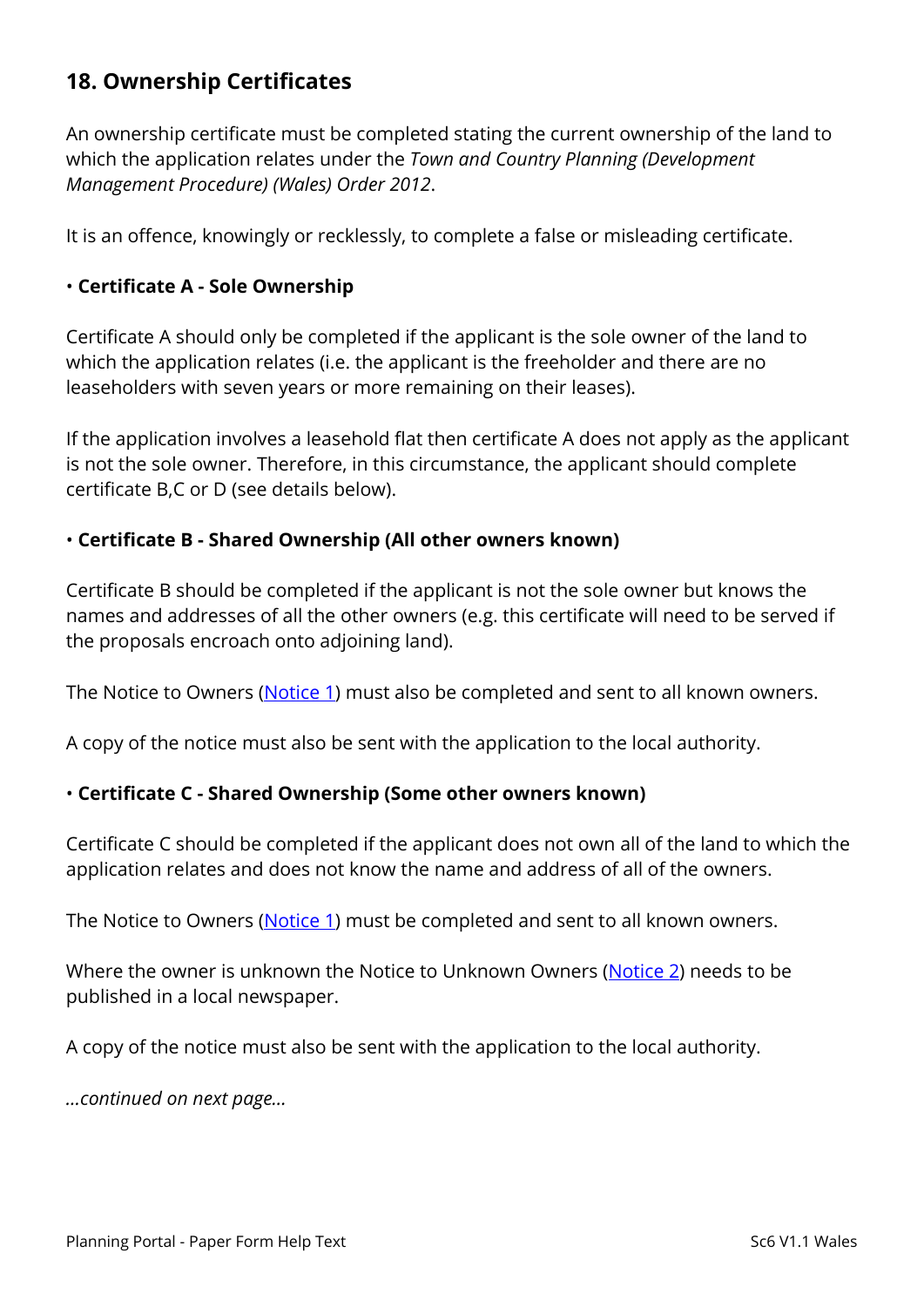#### • **Certificate D - Shared Ownership (All other owners unknown)**

Certificate D should be completed if the applicant does not own all of the land to which the application relates and does not know the names and addresses of any of the owners.

The Notice to Unknown Owners [\(Notice 2\)](https://ecab.planningportal.co.uk/uploads/1app/notices/notice2_wales.pdf) needs to be published in a local newspaper.

A copy of the notice must also be sent with the application to the local authority.

# **19. Agricultural Holdings**

All full planning applications must include the appropriate agricultural holdings certificate to be considered by the local authority.

It is an offence, knowingly or recklessly, to complete a false or misleading certificate.

If the land to which the application relates forms an agricultural holding or part of an agricultural holding as defined by the *Agricultural Holdings Act 1986* and comprises land subject to an Agricultural Tenancy all agricultural tenants must be notified prior to the submission of an application.

You must either

- confirm that none of the land to which the application relates is, or is part of, an agricultural holding, or
- give notice to all tenants on the agricultural holding using the Notice to Agricultural Tenants [\(Notice 1\)](https://ecab.planningportal.co.uk/uploads/1app/notices/notice1_wales.pdf). A copy of the notice must also be sent with the application to the local authority.

# **20. Planning Application Requirements & Local Level Requirements**

There are two levels of requirements, national and local:

• **National -** Use the checklist to ensure that the forms have been correctly completed and that all relevant information is submitted.

• **Local -** The local planning authority will have produced a document (usually available from their website) which details any specific information that is required to accompany the application in addition to the national requirements.

Failure to complete the form correctly or to supply sufficiently detailed drawings or other relevant supporting information may result in your application being returned as invalid.